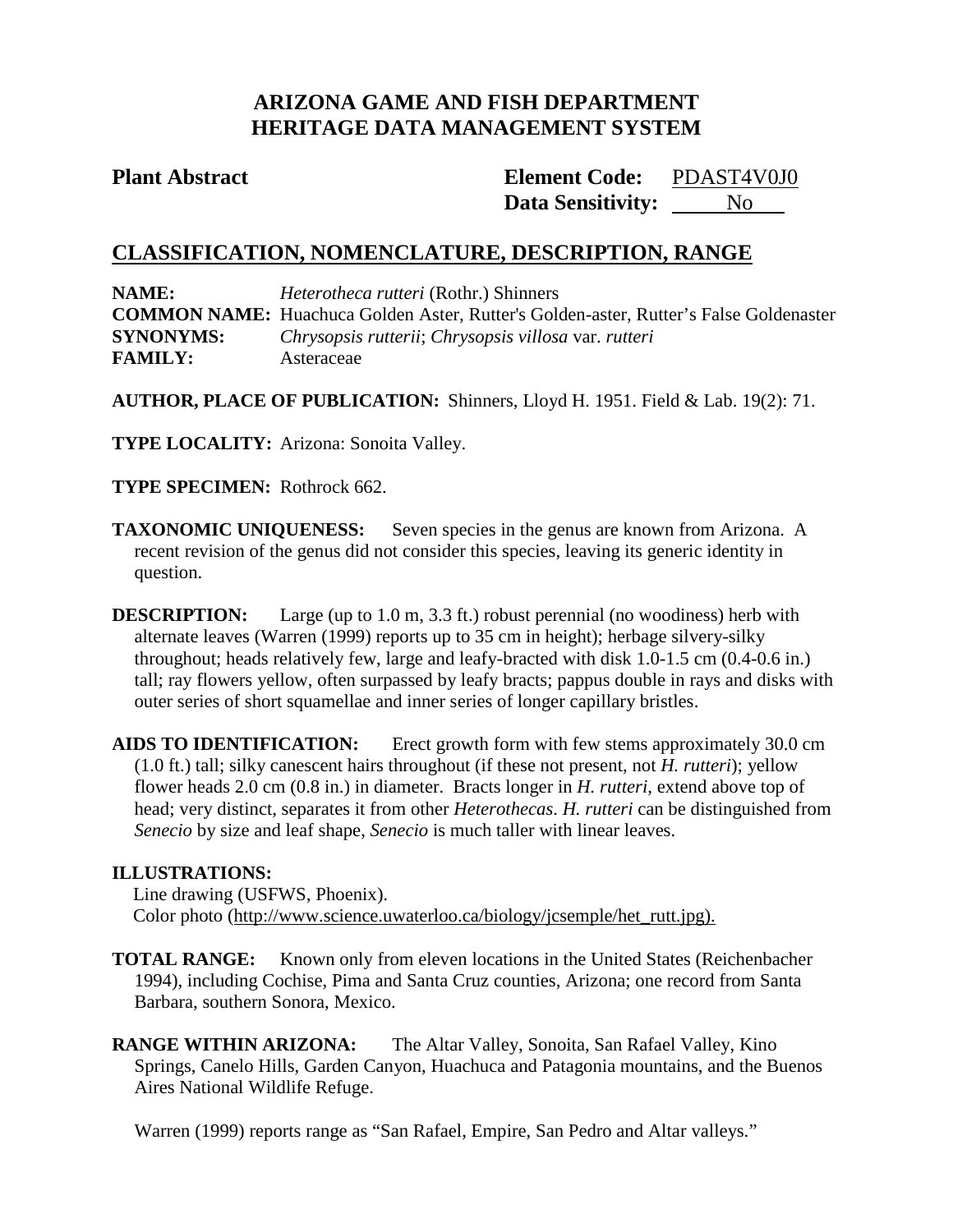## **SPECIES BIOLOGY AND POPULATION TRENDS**

**GROWTH FORM:** Herbaceous perennial.

**PHENOLOGY:** Flowers summer from July - October after summer rains; fruits in August to November.

- **BIOLOGY:** Unknown. Rarity of this plant puzzling because it has many close relatives that are very weedy. Very robust with enough rain, much smaller with less rain. Robustness could also depend on soil conditions. Fuzzy, dirty white when it goes to seed. Before this time, appears as other daisies do.
- **HABITAT:** Level, open grassland. Grows on roadcuts, and disturbed sites. May be mistaken for "yellow daisy."
- **ELEVATION:** 4,500 6,500 feet (1373 1983 m). Based on records in the Heritage Data Management System (AGFD), elevation ranges from 3,560 - 5,275 ft (1086 - 1609 m) (AGFD, unpublished data accessed 2001).
- **EXPOSURE:** Various
- **SUBSTRATE:** Various
- **PLANT COMMUNITY:** Grassland and oak savanna.
- **POPULATION TRENDS:** Populations are small and patchy within what appears to be relatively extensive, uniform heads (Warren 1999).

# **SPECIES PROTECTION AND CONSERVATION**

| <b>ENDANGERED SPECIES ACT STATUS:</b> | None (USDI, FWS 1996)                                      |
|---------------------------------------|------------------------------------------------------------|
|                                       | [Category 2 USDI, FWS 1993]                                |
| <b>STATE STATUS:</b>                  | None                                                       |
| <b>OTHER STATUS:</b>                  | Forest Service Sensitive (USDA, FS Region<br>3 1999, 2007) |
|                                       | Bureau of Land Management Sensitive                        |
|                                       | (USDI, BLM AZ 2000, 2005, 2008,                            |
|                                       | 2010)                                                      |

**MANAGEMENT FACTORS:** If this species is dependent upon healthy grassland habitat, it may be vulnerable to loss of grassland, and may have experienced historic declines for that reason.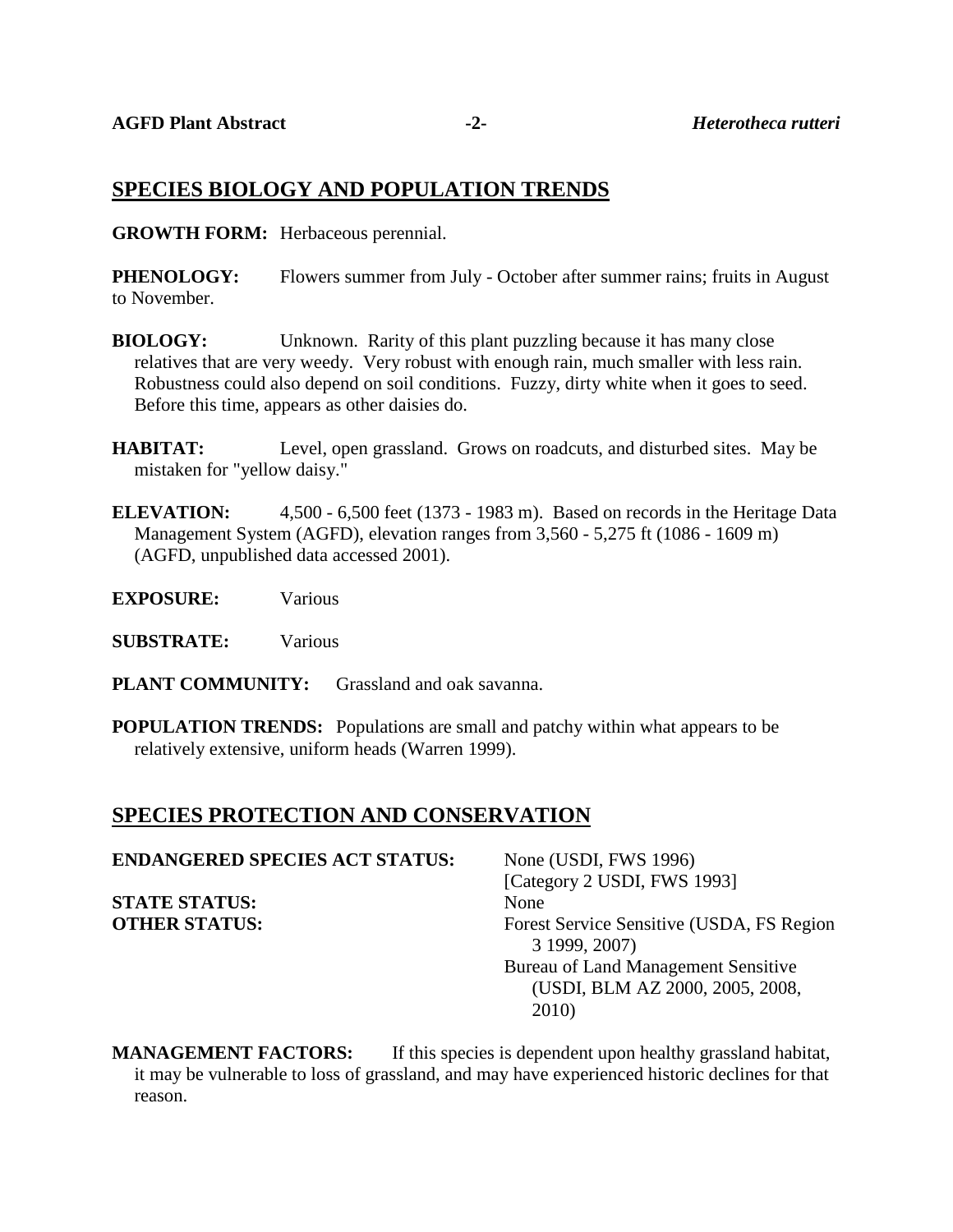#### **AGFD Plant Abstract -3-** *Heterotheca rutteri*

Fire may be an important management factor for this species because it is found in habitats that historically burned with high frequency.

#### **PROTECTIVE MEASURES:**

**SUGGESTED PROJECTS:** Population monitoring is needed to determine status and trends. Relationship to habitat conditions should be studied to determine need for grassland habitat.

The fire ecology of this species should be studied to determine dependency on fire. Most forbs tend to benefit from cooler fires. As *H. rutteri* is a stout forb, it should survive (Reichenbacher 1994).

**LAND MANAGEMENT/OWNERSHIP:** BLM - Tucson Field Office; DOD - Fort Huachuca Military Reservation; FWS - Buenos Aires National Wildlife Refuge; USFS - Coronado National Forest; TNC - Cottonwood Spring Preserve; Private.

## **SOURCES OF FURTHER INFORMATION**

#### **REFERENCES:**

- Harms, V.L. 1965. Cytogenetic evidence supporting the merger of *Heterotheca* and *Chrysopsis*. Brittonia 17:11-16.
- Harms, V.L. 1968. Nomenclatural change and taxonomic notes on *Heterotheca* including *Chrysopsis* in Texas and adjacent states. Wrightia. 4:8-20.
- Kearney, T.H. and R.H. Peebles. 1960. Arizona flora (with supplement). University of California Press. Berkeley. p. 855.
- Lehr, J.H. 1978. A catalogue of the flora of Arizona. Desert Botanical Garden, Phoenix, Arizona.
- Malusa, J., P. Warren and D. Gori (TNC). 1993. Population studies of sensitive plants of the Coronado National Forest, Arizona.
- Reichenbacher, F. 1994. Bureau of Land Management, Safford District, Rare Plant Workshop. November 14-16. Tucson, Arizona.
- USDA, Forest Service Region 3. 1999. Regional Forester's Sensitive Species List.
- USDA, Forest Service Region 3. 2007. Regional Forester's List of Sensitive Plants.
- USDI, Bureau of Land Management. 2000. Arizona BLM Sensitive Species List. Instruction Memorandum No. AZ-2000-018.
- USDI, Bureau of Land Management. 2005. Arizona BLM Sensitive Species List.
- USDI, Bureau of Land management Region 2. 2008. Arizona BLM Sensitive Species List.
- USDI, Bureau of Land management Region 2. 2010. Arizona BLM Sensitive Species List.
- USDI, Fish and Wildlife Service. 1993. Plant Taxa for Listing as Endangered or Threatened Species; Notice of Review. Federal Register 58(188):51163.
- USDI, Fish and Wildlife Service. 1996. Endangered and Threatened Wildlife and Plants: Review of Plant and Animal Taxa that are Candidates for Listing as Endangered or